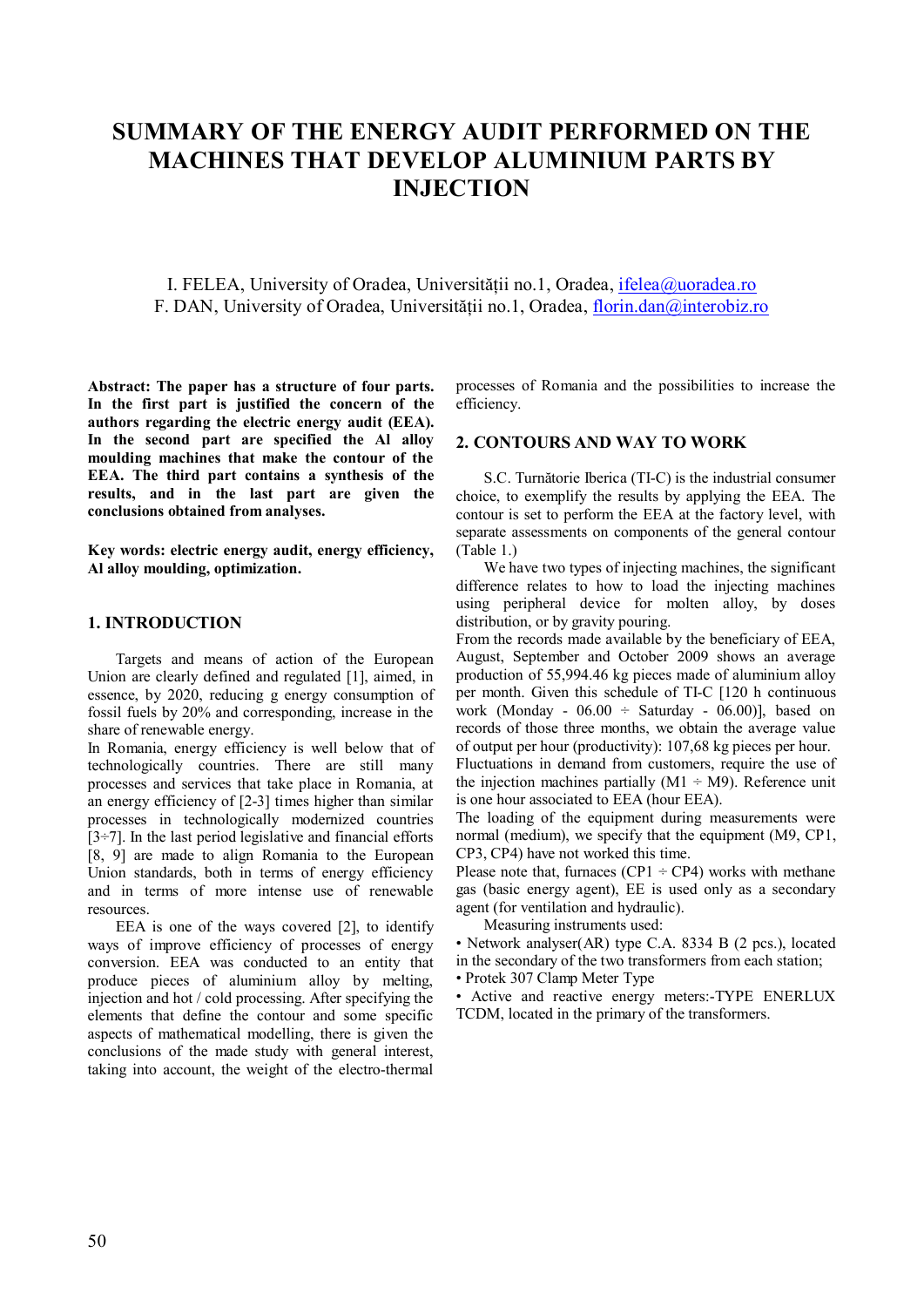| Nr.<br>Name<br>crt. |                 | Cod<br>e                                                                                                    | <b>Destination and</b><br>technological              | <b>Structure</b>                            | Nominal characteristics (furnace / asynchronous<br>engines)<br>$f_n = 50 Hz$ , $n_1 = 1500 \text{rot/min}$ |                                  |                          |       |                         |
|---------------------|-----------------|-------------------------------------------------------------------------------------------------------------|------------------------------------------------------|---------------------------------------------|------------------------------------------------------------------------------------------------------------|----------------------------------|--------------------------|-------|-------------------------|
|                     | characteristics |                                                                                                             | $R_1$                                                | $P_n$ [kW]                                  | $cos\varphi_n$                                                                                             | $\eta_n$                         | $S_c$ [mm <sup>2</sup> ] |       |                         |
|                     |                 |                                                                                                             |                                                      | Furnace resistors                           |                                                                                                            | 70                               |                          | 0.825 | 50                      |
|                     | Machine nr.1    |                                                                                                             | The injection of molten Al<br>alloy to produce parts | Hydraulic pump                              | 0,6353                                                                                                     | 18,5                             | 0,82                     | 0,87  | 10                      |
| 1.                  | COLOSIO 320     | M1                                                                                                          | $\Theta = 680^{\circ}$ C; m=300kg                    | Press                                       | 0,7299                                                                                                     | 7.5                              | 0.84                     | 0.85  | 6                       |
|                     |                 |                                                                                                             | Cycle: $[1,5\div 3]$ hours                           | Lubrication machine                         | 0,77548                                                                                                    | 2,2                              | 0.80                     | 0,79  | $\overline{4}$          |
|                     |                 |                                                                                                             |                                                      | Peripheral device                           | 0,7686                                                                                                     | $\overline{3}$                   | 0,81                     | 0.80  | $\overline{4}$          |
|                     |                 |                                                                                                             | The injection of molten Al                           | Furnace resistors                           |                                                                                                            | 70                               | 1                        | 0,825 | 50                      |
|                     | Machine nr. 2   |                                                                                                             | alloy to produce parts                               | 0,4762<br>Hydraulic pump                    |                                                                                                            | 37                               | 0,85                     | 0,90  | 35                      |
| 2.                  | <b>IDRA 420</b> | M <sub>2</sub>                                                                                              | $\Theta = 680^{\circ}$ C; m=300kg                    | Press                                       | 0,7299                                                                                                     | 7,5                              | 0,84                     | 0.85  | 6                       |
|                     |                 |                                                                                                             | Cycle: $[1,5\div 3]$ hours                           | Lubrication machine                         | 0,77548                                                                                                    | 2,2                              | 0.80                     | 0.79  | 4                       |
|                     |                 |                                                                                                             |                                                      | Peripheral device                           | 0,7686                                                                                                     | $\overline{\mathcal{E}}$<br>18,5 | 0,81                     | 0.80  | $\overline{4}$          |
| 3.                  |                 |                                                                                                             | The injection of molten Al                           |                                             | Furnace resistors                                                                                          |                                  | $\mathbf{1}$             | 0,825 | 10                      |
|                     | Machine nr. 3   | M <sub>3</sub>                                                                                              | alloy to produce parts                               | Hydraulic pump<br>0,5364<br>Press<br>0,6998 | 30                                                                                                         | 0.85                             | 0.90                     | 35    |                         |
|                     | <b>IDRA 500</b> |                                                                                                             | $\Theta = 680^{\circ}$ C; m=600kg                    |                                             | 11                                                                                                         | 0.84                             | 0.87                     | 6     |                         |
|                     |                 |                                                                                                             | Cycle: $[1\div 2]$ hours                             | Peripheral device                           | 0,7686                                                                                                     | $\overline{3}$                   | 0,81                     | 0.80  | $\overline{4}$          |
|                     |                 | The injection of molten Al<br>alloy to produce parts<br>M <sub>5</sub><br>$\Theta = 680^{\circ}$ C; m=300kg | Furnace resistors                                    |                                             | 70                                                                                                         |                                  | 0,825                    | 50    |                         |
|                     | Machine nr. 5   |                                                                                                             | Cycle: $[1,5\div 3]$ hours                           | Hydraulic pump                              | 0.6052                                                                                                     | 22                               | 0.85                     | 0.89  | 16                      |
| 4.                  | <b>IDRA 420</b> |                                                                                                             |                                                      | Press                                       | 0,7299                                                                                                     | 7,5                              | 0.84                     | 0,85  | 6                       |
|                     |                 |                                                                                                             |                                                      | Lubrication machine                         | 0,77548                                                                                                    | 2,2                              | 0.80                     | 0.79  | 4                       |
|                     |                 |                                                                                                             |                                                      | Peripheral device                           | 0,7686                                                                                                     | $\overline{3}$                   | 0.81                     | 0.80  | $\overline{\mathbf{4}}$ |
|                     |                 |                                                                                                             | The injection of molten Al                           | Furnace resistors                           |                                                                                                            | 18,5                             | $\mathbf{1}$             | 0,825 | 10                      |
| 5.                  | Machine nr. 8   | M8                                                                                                          | alloy to produce parts                               | Hydraulic pump                              | 0,4762                                                                                                     | 37                               | 0.85                     | 0.90  | 35                      |
|                     | <b>STP 500</b>  |                                                                                                             | $\Theta = 680^{\circ}$ C; m=600kg                    | Press                                       | 0,6998                                                                                                     | 11                               | 0.84                     | 0.87  | 6                       |
|                     |                 |                                                                                                             | Cycle: $[1\div 2]$ hours                             | Lubrication machine                         | 0,7686                                                                                                     | 3                                | 0.81                     | 0.80  | $\overline{4}$          |
|                     |                 |                                                                                                             |                                                      | Furnace resistors                           |                                                                                                            | 18,5                             | 1                        | 0,825 | 10                      |
| 6.                  |                 |                                                                                                             | The injection of molten Al                           | Hydraulic pump                              | 0,4762                                                                                                     | 37                               | 0.85                     | 0.90  | 35                      |
|                     | Machine nr. 9   | alloy to produce parts<br>M <sup>9</sup>                                                                    | Press                                                | 0.6998                                      | 11                                                                                                         | 0.84                             | 0.87                     | 6     |                         |
|                     | <b>STP 602</b>  |                                                                                                             | $\Theta = 680^{\circ}$ C; m=600kg                    | Lubrication machine                         | 0,7686                                                                                                     | 3                                | 0.81                     | 0.80  | $\overline{4}$          |
|                     |                 |                                                                                                             | Cycle: $[1\div 2]$ hours                             | Peripheral device                           | 0,76                                                                                                       | $\overline{4}$                   | 0,82                     | 0,82  | $\overline{4}$          |
|                     |                 |                                                                                                             |                                                      | Hydraulic pump                              | 0,7299                                                                                                     | 7.5                              | 0.84                     | 0.85  | 6                       |

#### **Table 1. Technical characteristics of injection moulding machines, of Al alloy parts**

 $n_1$  – the synchronism speed;  $R_1$  – stator winding resistance;  $S_c$  – power supply conductor section;  $\eta_n$  – the nominal efficiency; cos $\varphi_n$  – rated power factor

In these contours injection machines (M1, M2, M3, M5, M8, M9) and furnaces (CP1 ÷CP4) are included.

#### **• Measurements at COLOSO 320 (M1)**





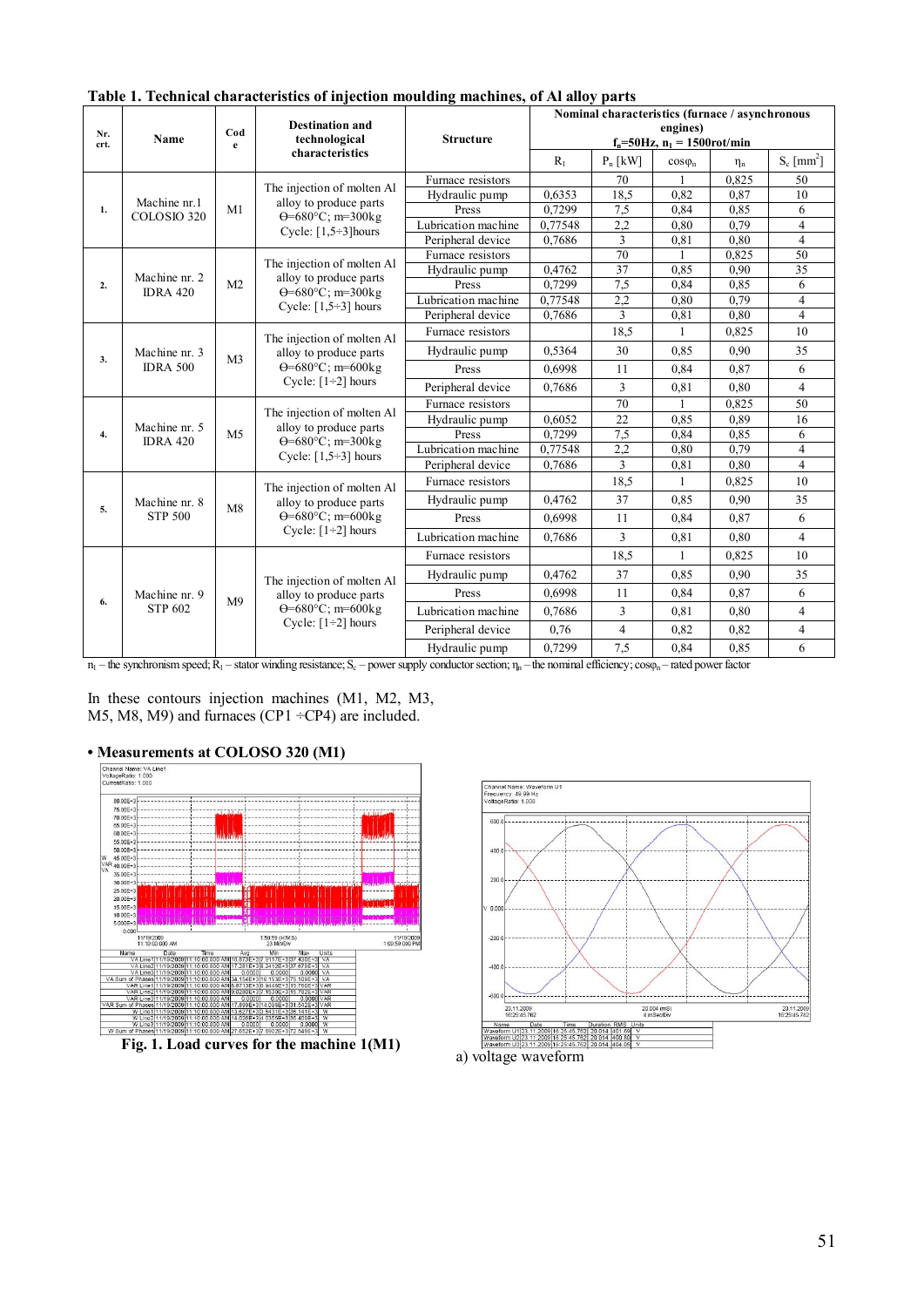

b) current waveform



c) voltage harmonics



d) current harmonics **Fig. 2. EE power quality at machine 1(M1)** 

#### **Table 2. Measurements recorded for M1**

| $1.001$ available $1.11$         |          |       |       |                |           |      |  |
|----------------------------------|----------|-------|-------|----------------|-----------|------|--|
| Date                             | Hour     | U1    | V1    | <b>IR</b>      | <b>IS</b> | IТ   |  |
|                                  |          | V     | V     | A              | А         | A    |  |
| 11/19/2009                       | 11:10:00 | 401.2 | 231.9 | 59.5           | 61.8      | 60.8 |  |
| 11/19/2009                       | 11:10:01 | 400.9 | 231.7 | 59.7           | 62        | 61.1 |  |
| 11/19/2009                       | 11:10:02 | 401.1 | 231.9 | 59.8           | 62.1      | 61.1 |  |
| 11/19/2009                       | 11:10:14 | 402.5 | 232.6 | 39.1           | 41        | 40.8 |  |
| 11/19/2009                       | 11:10:15 | 402.4 | 232.5 | 42.2           | 44.2      | 43.8 |  |
| 11/19/2009                       | 11:10:16 | 401.6 | 232   | 57.6           | 59.8      | 59   |  |
| 11/19/2009                       | 11:10:18 | 401.7 | 232.2 | 59             | 61        | 60.4 |  |
| Med Val                          |          | 401.5 | 232.0 | 51.3           | 53.4      | 52.8 |  |
| $I_m = 52,55A$ $I_{mp} = 53,14A$ |          |       |       | $k_f$ = 1,0113 |           |      |  |

 $I_m$  – average current value

 $I_{mp}$  – average square current value

 $k_f$  – form factor

#### **• Measurements over the furnace from the machine nr. 1 (CM1)**

Load conditions of the furnace are stabilized. Therefore we will present only two load curves: load curves of power and load curves of currents.



**Fig. 3. Power load curves for the machine 1's furnace (CM1)** 



**Fig. 4. Current load curves for the machine 1's furnace (CM1)** 



**• Measurements over the furnace from the machine nr. 2 (CM2)**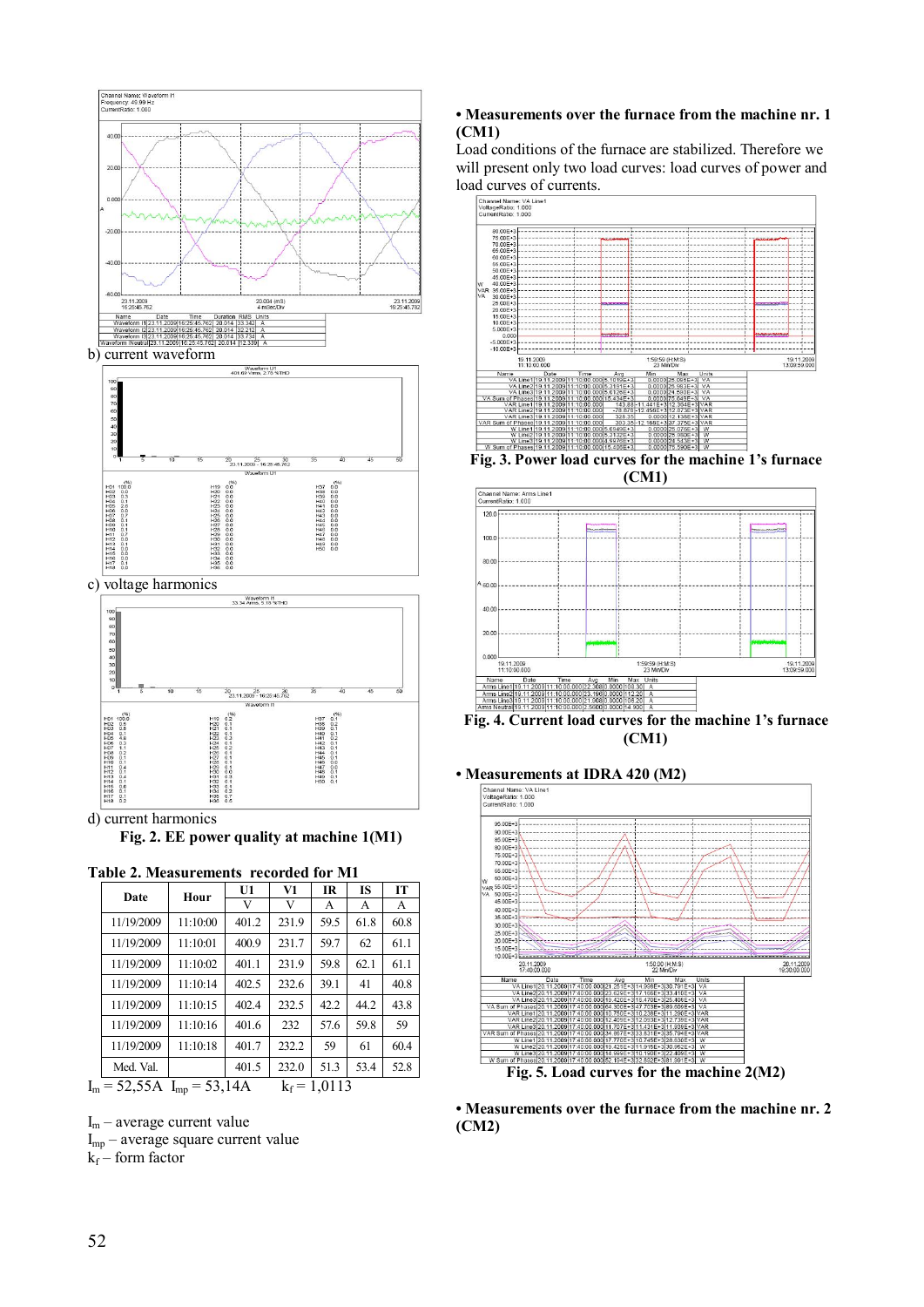

**Fig. 6. Power load curves for the machine nr.2 furnace (CM2)** 

**• Measurements at IDRA 500 (M3)**<br>
<br> **b**  $\frac{\text{Cramon } \text{Namov } \vee \text{A linear}}{\text{Namodian of } \text{A}}$ 



**Fig. 7. Power load curves for the machine (M3)** 

**• Measurements over the furnace from the machine nr. 3 (CM3)** 



**• Measurements at IDRA 420 (M5)** 



**Fig. 9. Power load curves for the machine 5 (M5)** 

**• Measurements over the furnace from the machine nr. 5 (CM5)** 



**Fig. 10. Power load curves for the machine nr. 5 furnace (CM5)** 



**Fig. 11. Power load curves for the machine 8(M8)** 

**• Measurements over the furnace from the machine nr. 8 (CM8)** 

## 53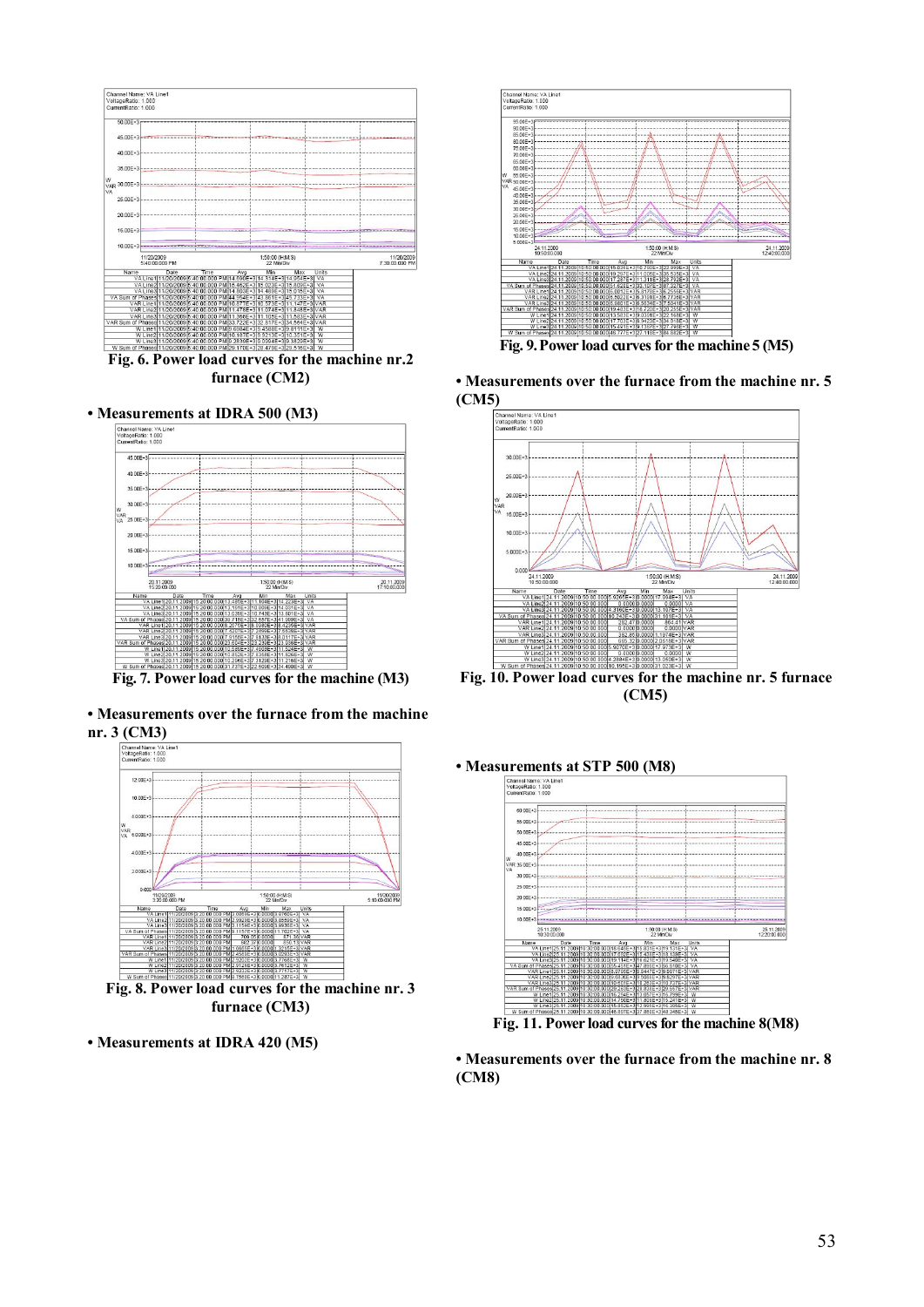

**Fig. 12. Power load curves for the machine nr. 8 furnace (CM8)** 

The way to work at EEA is well known [7,  $10 \div 13$ ].

Thus, assessment is made of the injection machine in the sub contour using the following equation of EEA:

 $W_a = W_U + \Delta W_{TR} + \Delta W_M + \Delta W_{mec} + \Delta W_L$  (1)

where:

W<sub>a</sub> - energy absorbed by the machine, determined based on measurements;

WU - useful energy, determined based on measurements and calculations, with two components:  $W<sub>TRU</sub>$  - useful thermal energy, as determined by calculating the energy used to bring and maintained Al alloy at a temperature of injection;

 $W_{\text{MI}}$  - useful mechanical energy, as determined by calculating the energy required in electromechanical drives associated with the injection machine;

 $\Delta W_{TR}$  – thermal energy loss (primarily by radiation and conduction), determined based on measurements and calculations;

ΔWM - electric motor power losses related to the injection machine, determined based on measurements and calculations;

 $\Delta W_{\text{mec}}$  - mechanical energy loss on mechanisms associated with injection moulding machines, driven by electric motors;

 $\Delta W_L$  - energy losses on short lines of the injection machine structure;

#### **EEA components for injection machine, which are of two types**

#### **A. Useful energy has two components: A1. Thermal component [15]**

$$
W_{TRU} = [m_1 \ c \ (\Theta_t - \Theta_i) + m_2 \ Q_{sp}]/860 \ [kWh] \tag{2}
$$

where:

 $m_1$  - mass of metal (alloy) melted / heated [kg];

 $m<sub>2</sub>$  - mass of metal (alloy) maintained at the melting temperature [kg];

c - average specific heat of metal (alloy) between the initial temperature  $(\Theta_i)$  and melting temperature  $(\Theta_t)$  [kcal / kg. deg.];

 $Q_{\rm{sp}}$  - latent heat of melted metal (alloy) [kcal / kg].

For aluminium alloy processed by injection machines from TI-C we will use the following values [15] :

c = 0,210184 kcal/kg deg ;  
\nQ<sub>sp</sub> = 95,5383 kcal/kg ;  
\n
$$
\Theta_m
$$
 = 20 °C;  
\n $\Theta_t$  = 680 °C.

#### **A2. Mechanical component**

$$
W_{MU} = W_{Ma} - \Delta W = W_{Ma} - (\Delta W_M + \Delta W_{mec} + \Delta W_{LM})
$$
(3)

where:

 $W_{Ma}$  - energy absorbed by the engine determined based on measurements (difference between the energy absorbed by the engine and the energy absorbed by the furnace);

 $\Delta W_M$  - electric motor power losses related to the injection machine, determined based on measurements and calculations;

ΔWmec - mechanical energy loss on mechanisms associated with injection moulding machines, driven by electric motors; ΔWLM - energy losses on short lines of the injection machine's engines [obtained as the difference between  $\Delta W_L$ (on the engine) and  $\Delta W_{LC}$  (over the furnace)].

#### **B. Energy losses on the injection machine**

Thermal energy losses:

$$
\Delta W_{TR} = W_{ac} - W_{TRU} \tag{4}
$$

 $W_{ac}$  – energy absorbed by the furnace from the structure of the injection machine

Energy losses in electric motors from the structure of the injection machine  $(\Delta W_M)$  determined by applying the model of a group of engines, after calculating the energy absorbed by the group:

$$
W_{ae} = W_{aML} - W_{ac} = W_{Ma}
$$
 (5)

 $W<sub>aML</sub>$  – energy absorbed by the machine, (in this case, the injection machine);

Mechanical energy losses on the mechanisms, related to the injection machine  $(\Delta W_{\text{mec}})$  are calculated:

• If no-load test exists:

$$
\Delta W_{\text{mec}} = P_0 \tau - \Delta W_M - \Delta W_{\text{LM}0}
$$
  
• If no-load test do not exist:

$$
\Delta W_{\text{mec}} = k_{\text{mec}} W_{\text{Ma}} \tag{7}
$$
 where:

 $P_0$  – absorbed power at no-load engine operation from the structure of the injection machine

 $\Delta W_{LM0}$  – energy losses on short lines of the engines from the structure of the injection machine at no-load operation (it will use no load current -  $I_0$ );

 $k_{\text{mec}}$  – coefficient based on information from scientific literature from other EEA development of operational experience.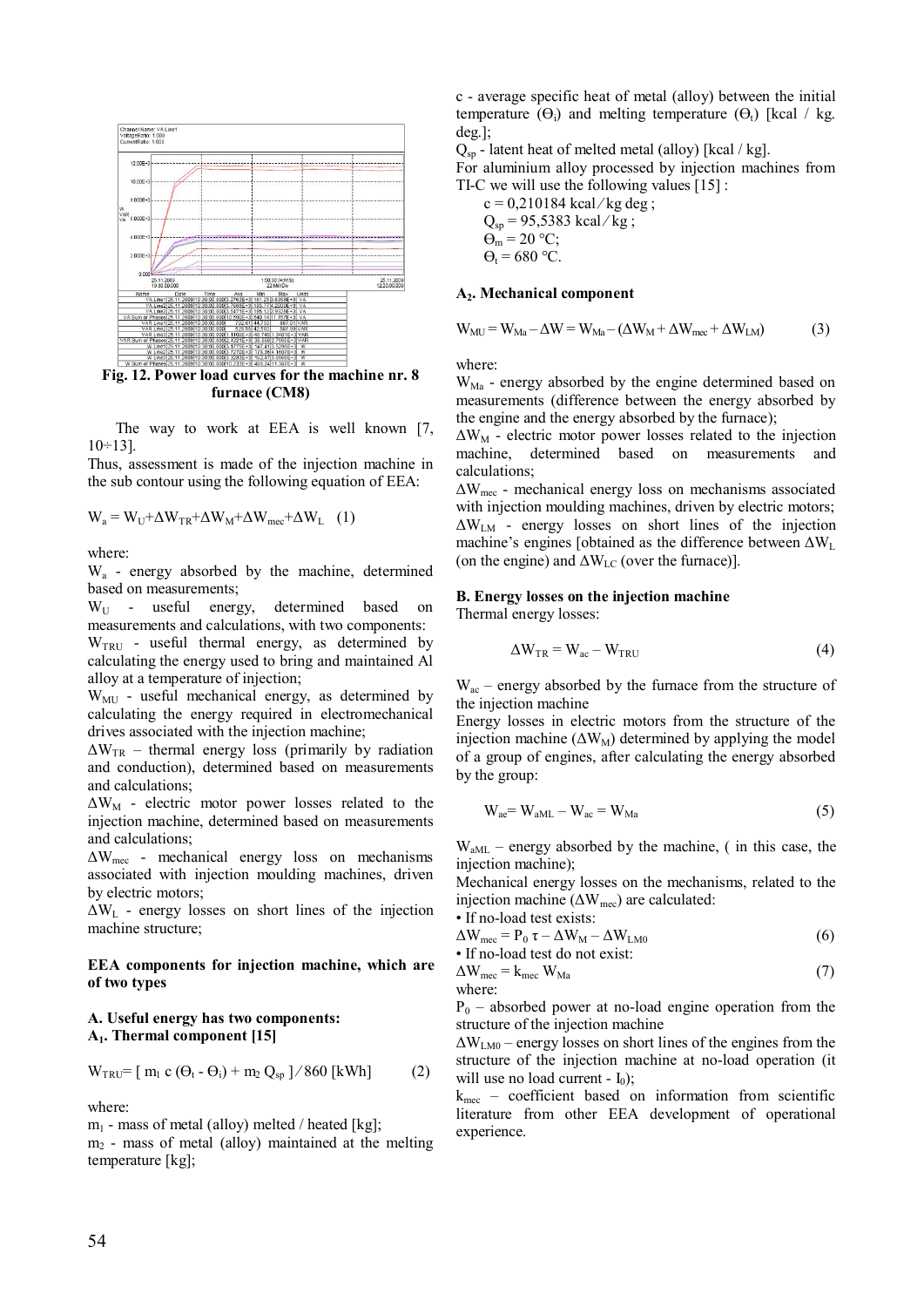#### **3. RESULTS OBTAINED**

Based on the nominal characteristics of the equipment, and the results obtained from measurements made and by applying the EEA model the EEA components were determined. The results obtained are displayed in tables and Sankey diagrams - referring to the contour components.

The results obtained from the equipment are presented in two ways (Table 3 – full alloy charge and Table 4 - per hour) and those obtained for all injection moulding machines are presented in Table 6 and Fig. 13.

**Table 3. – Real EEA components on a full alloy charge, at the injection machines** 

| EEA component                                        |                              |                             |                                  |                         |
|------------------------------------------------------|------------------------------|-----------------------------|----------------------------------|-------------------------|
| Injection<br>machine (MI)<br>Full charge time $(ts)$ | $\Delta W_{\rm TR}$<br>[kWh] | $\Delta W_{\rm M}$<br>[kWh] | $\Delta W_{\text{mec}}$<br>[kWh] | $\Delta W_{L}$<br>[kWh] |
| M1-COLOSIO 320<br>$ts = 63$ min                      | 8,39                         | 3.05                        | 5,01                             | 0,04                    |
| $M2 - IDRA$ 420<br>$ts = 40$ min                     | 3,15                         | 2,45                        | 0.5                              | 0,09                    |
| $M3 - IDRA$ 500<br>$ts = 110$ min                    | 2,81                         | 10,11                       | 31.25                            | 0,1                     |
| $M5 - IDRA$ 420<br>$ts = 30$ min                     | 0,95                         | 439                         | 9.14                             | 0,046                   |
| M8-STP 500<br>$ts = 110$ min                         | 3,72                         | 14,76                       | 53,17                            | 0,196                   |

#### **Table 3. – Part 2**

| EEA component                                        | $W_{11}$                  |                          | Error    |                   |
|------------------------------------------------------|---------------------------|--------------------------|----------|-------------------|
| Injection<br>machine (MI)<br>Full charge time $(ts)$ | W <sub>TRU</sub><br>[kWh] | $W_{\text{MI}}$<br>[kWh] | [kWh]    | $\lceil\% \rceil$ |
| M1-COLOSIO 320<br>$ts = 63$ min                      | 7,02                      | 4,15                     | 1,36     | 4,7               |
| $M2 - IDRA 420$<br>$ts = 40$ min                     | 16,29                     | 12,35                    | $-0.037$ | $-0.1$            |
| $M3 - IDRA$ 500<br>$ts = 110$ min                    | 13,25                     | 0,71                     | $-0.06$  | $-0.1$            |
| $M5 - IDRA 420$<br>$ts = 30$ min                     | 4,17                      | 4,72                     | $-0.03$  | $-0.13$           |
| $M8 - STP 500$<br>$ts = 110$ min                     | 15                        | 1,12                     | $-2,42$  | $-2,8$            |

**Table 4. – Real EEA components over one hour, for the injection machines** 

| <b>EEA</b><br>component<br>Equipment | $\Delta W_{\rm TR}$<br>[kWh] | $\Delta W_{\rm M}$<br>[kWh] | $\Delta W_{\text{mec}}$<br>[kWh] | $\Delta W_{\rm L}$<br>[kWh] |
|--------------------------------------|------------------------------|-----------------------------|----------------------------------|-----------------------------|
| M1-COLOSIO 320                       | 8                            | 2.91                        | 4,77                             | 0,038                       |
| $M2 - IDRA$ 420                      | 4,73                         | 3,67                        | 0.75                             | 0,135                       |
| M3 - IDRA 500                        | 1.53                         | 5.51                        | 17,03                            | 0,054                       |
| M5 - IDRA 420                        | 1,9                          | 8,78                        | 18,28                            | 0,092                       |
| M8-STP 500                           | 2,03                         | 8,04                        | 28.98                            | 0,107                       |
| Furnace GUINEEA nr.2                 |                              | 1.7                         | 1.54                             | 0,002                       |

### **Table 4. – Part 2**

| <b>EEA</b>             | $W_{11}$                  |                       | Error    |                   |
|------------------------|---------------------------|-----------------------|----------|-------------------|
| component<br>Equipment | W <sub>IRU</sub><br>[kWh] | $\rm W_{MI}$<br>[kWh] | [kWh]    | $\lceil\% \rceil$ |
| $M1 - COLOSIO$ 320     | 6,68                      | 3.95                  | 1.29     | 4,7               |
| $M2 - IDRA 420$        | 24,44                     | 18.53                 | $-0.056$ | $-0.1$            |
| $M3 - IDRA$ 500        | 7.22                      | 0.39                  | $-0.033$ | $-0.1$            |
| $M5 - IDRA 420$        | 8.34                      | 9.44                  | $-0.06$  | $-0.13$           |
| M8-STP 500             | 8.18                      | 0.61                  | $-1,32$  | $-2,8$            |
| Furnace GUINEEA nr.2   |                           | 1.23                  |          |                   |

**Table 5. Cumulative real EEA results over the injection machines** 

| Feature size                                   | [kWh]    | [%]     |
|------------------------------------------------|----------|---------|
| A. absorbed energy $[W_a]$                     | 209,409  | 100     |
| B. output energy $[W_i]$                       | 209,588  | 100,09  |
| 1. useful energy $[W_U]$                       | 89,01    | 42,50   |
| 2. losses $\lceil \Delta W \rceil$             | 120,578  | 57,58   |
| • thermal $\lceil \Delta W_{TR} \rceil$        | 18,19    | 8,68    |
| $\overline{\cdot}$ on engines [ $\Delta W_M$ ] | 30,61    | 14,62   |
| • mechanical, in mechanisms                    | 71,35    | 34,07   |
| $\lceil \Delta W_{\text{mec}} \rceil$          |          |         |
| • on short lines $[\Delta W_L]$                | 0,428    | 0.21    |
| C. closing error                               | $-0,179$ | $-0.09$ |



**Figure 13 Real EEA Sankey diagram for injection machines** 

Details regarding the EEA at TI-C level, and of some contour components are presented in [14]

#### **CONCLUSIONS**

Measurements and assessments of the EEA of TI-C contour will draw the following conclusions:

**Electro-thermal processes,** dedicated essentially to maintain molten Al alloy and to inject it for the pieces, is the second category of processes within TI-C in terms of consumption level (209.41 kWh in regard to 218.8 kWh - compressor station).

Is identify, in this category of processes, a substantial reserve of working machines. Thus during the making of EEA only five injection machines operate and an furnace, the other being stopped or defects.

Referring to the five injection machines on which specific EEA measurements and assessments were made we find under energetic aspect:

• A large dispersion of energy efficiency: 19% (M8), 24% (M3), 38% (M1 and M5), 82% (M2);

• A large dispersion of thermal power losses: 29% (M1), below 10% (other machines);

• very high mechanical losses in mechanisms part of the injection machines: 62% (M8), 53% (M3), 39% (M5).

These findings reflect the existence of large reserves of energy efficiency for the injection moulding machines.

The overall efficiency of injection moulding machines is 42.5% below similar processes of the same type and well below of similar processes on which the furnaces are induction type.[15] Mechanical losses in mechanisms  $(\Delta W_{\text{mec}})$  are extremely high (34.07%), motor losses are high (14.62%), and the heat are very reasonable, except for M1 machine.